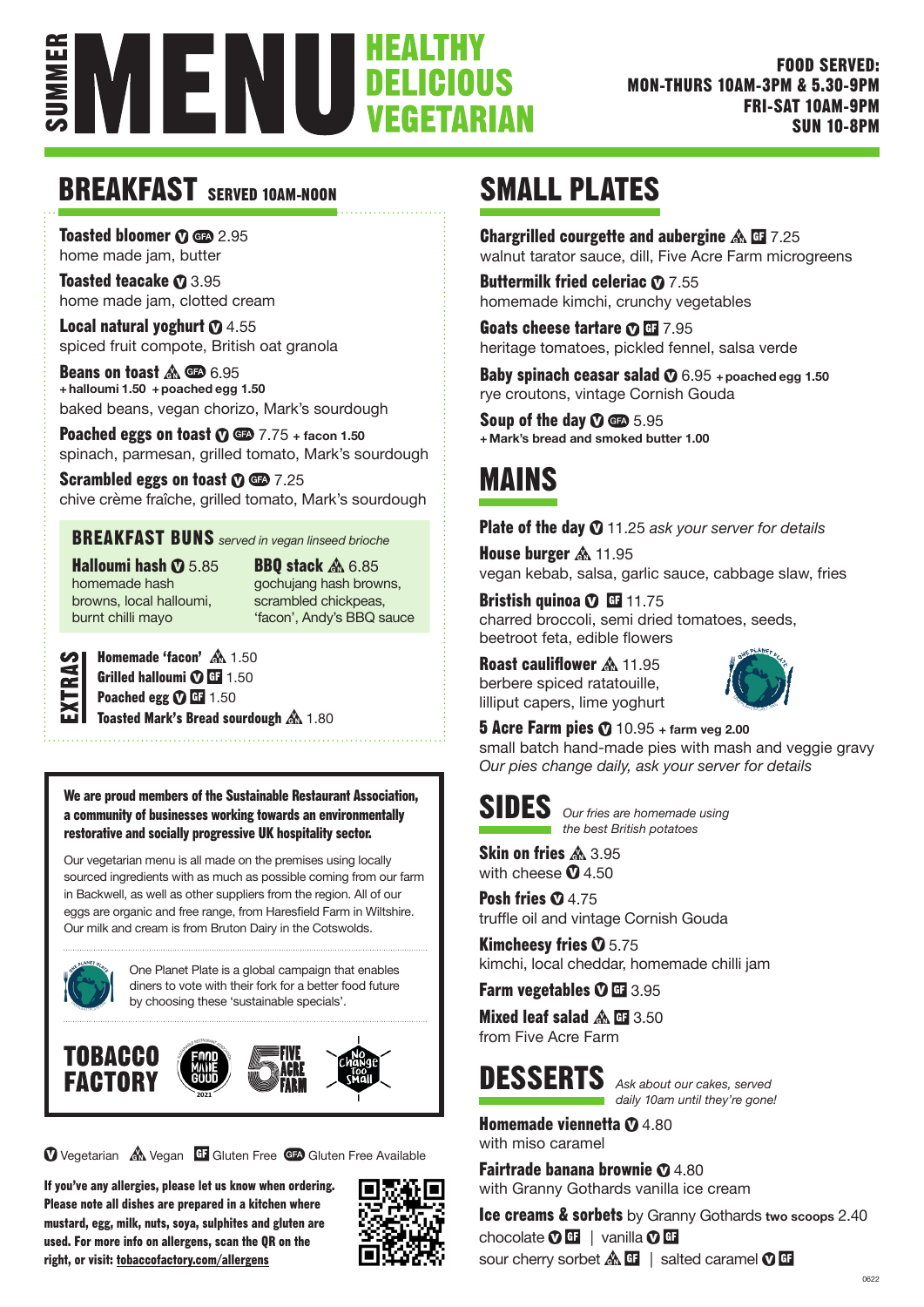

## DRAUGHT

BBF Infinity Helles Lager 4.6% 5.60/2.80 Ask about our guest beers and ciders!

Amstel Lager 4.1% 4.80/2.40

Bristol Distilling Co. Draught G+T 5% 5.10

BBF North Street Cider 4.8% 4.80/2.40

**BBF Milk Stout 4.6% 5.60/2.80** 

BBF Notorious 3.8% 4.20/2.00

BBF Fortitude 4% 4.20/2.00

BBF Clearhead Bristol Pale 0.5% 4.90/2.50

# BOTTLES & CANS

Free Damm (Lager) 0% 4.00

Schöfferhoffer Grapefruit (Wheat beer radler) 2.5% 4.00

Big Drop Stout 0.5% 4.00

Korev (Cornish lager) 4.8% 4.00

Daura Damm (GF lager) 5.4% 4.00

Iford Wild Juice (West Country cider) 4.7% 4.90

Iford ABC (Apple berry and cherry fresh fruit cider) 4% 4.90

BEER BUCKETS £14 any 4 bottles or cans of beer from above CIDER BUCKETS £17 any 4 bottles or cans of cider from above ...chilled for summer drinking!

Check out our beer fridge for an exciting selection of beers from local breweries that we love, including Bristol Beer Factory, Wiper and True, Arbor, New Bristol Brewery, Good Chemistry, Left Handed Giant and more!

# SPIRITS

**GIN** 

#### 35ml serve unless marked otherwise

Bristol Distilling Company • Gin 77 London Dry 40% 4.20 • Dark Fruits 40% 4.20 6 o'clock Gin (50ml) • London Dry 43% 4.80 • Mango, Ginger & Lime – Romy's Edition 40% 4.80

Tarquins Rhubarb Gin 38% 4.80

Psychopomp Aquavit 40% 4.80 

JJ Whitley Artisanal Vodka 38% 4.20 Reyka Vodka 40% 4.80 Circumstantial Organic 40% 4.80 VODKA

|        | <b>WHISKEY Buffalo Trace 40% 4.20</b>                                   |
|--------|-------------------------------------------------------------------------|
|        | <b>Jameson 40% 4.20</b>                                                 |
|        | <b>Laphroaig 10yr 40% 6.00</b>                                          |
|        | <b>Balvenie 12yr 40% 6.00</b>                                           |
|        | <b>Glenfiddich 12yr 40% 6.00</b>                                        |
|        | Glenfiddich IPA 43% 6.00                                                |
|        | <b>Glenfiddich XX 47% 6.00</b>                                          |
| RUM    | <b>Kingston Jamaica White 40% 4.20</b>                                  |
|        | Dead Man's Fingers Spiced 37.5% 4.20                                    |
|        | <b>Mountgay Eclipse Golden 40% 4.20</b>                                 |
|        | Goslings Black Seal Dark 40% 4.80                                       |
|        | Aluna Coconut Rum 37.5% 4.20                                            |
|        | <b>LIQUEUR</b> Disaronno (Almond) 28% 4.60                              |
| (50ML) | <b>Southern Comfort (Whiskey) 35% 4.60</b>                              |
|        | <b>Cointreau (Orange) 40% 4.60</b>                                      |
|        | <b>Cotswold Cream (Irish cream) 17% 4.60</b>                            |
|        | Psychopomp Single Origin (Coffee) 20% 4.60                              |
|        | <b>MIXERS</b> + Cola/Diet Cola/Lemonade/Tonic 0.90<br>$+$ Tonics $2.20$ |

## WINE

Ask about our guest wines!

#### **WHITE**

L'Eclat', Côtes de Gascogne 11.5%  $\triangle$  4.30 / 5.80 / 8.10 / 24.00 Bianco d'Italia, Gran Fondo 11% 3.30 / 4.50 / 6.40 / 19.00 Pinot Grigio, Venezie 12% 4.30 / 5.80 / 8.10 / 24.00 Airén Chardonnay, Encantador 11.5% 3.60 / 4.80 / 6.80 / 20.00

#### RED

Marselan, Pays d'Oc 13%  $\AA$  4.30 / 5.80 / 8.10 / 24.00

Santo Isidro Red, Península de Setúbal 12.5% 3.30 / 4.50 / 6.40 / 19.00

Nero d'Avola Syrah 'Lumari', Sicily 14% 4.30 / 5.80 / 8.10 / 24.00

Sangiovese Merlot, Rubicone 12% 3.60 / 4.80 / 6.80 / 20.00

#### ROSÉ

Rosé, Península de Setúbal, Cintila 12% 3.60 / 4.80 / 6.80 / 20.00

#### SPARKLING

Extra Dry, Península de Setúbal, Cintila 12% A 5.00 / 28.00